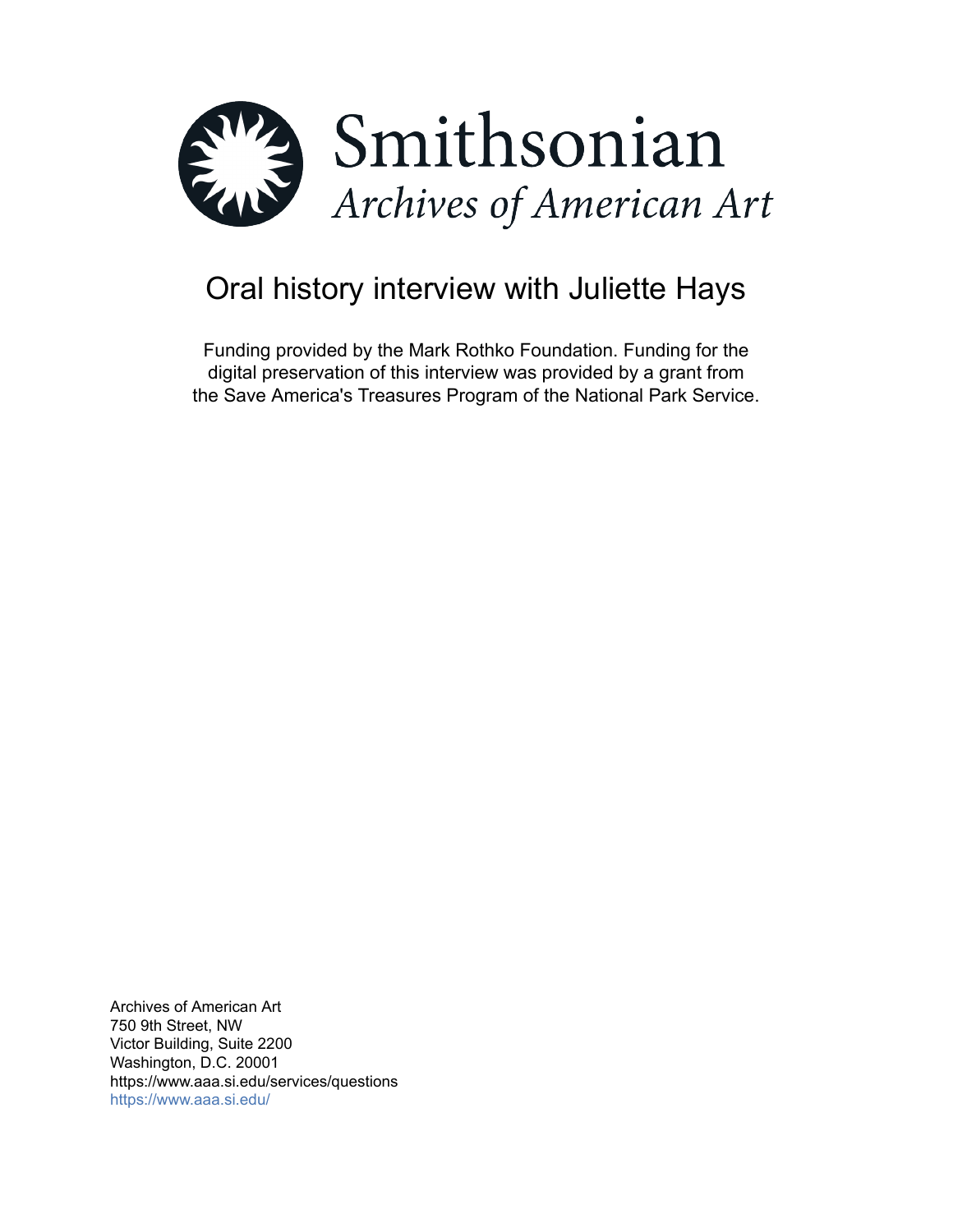## **Table of Contents**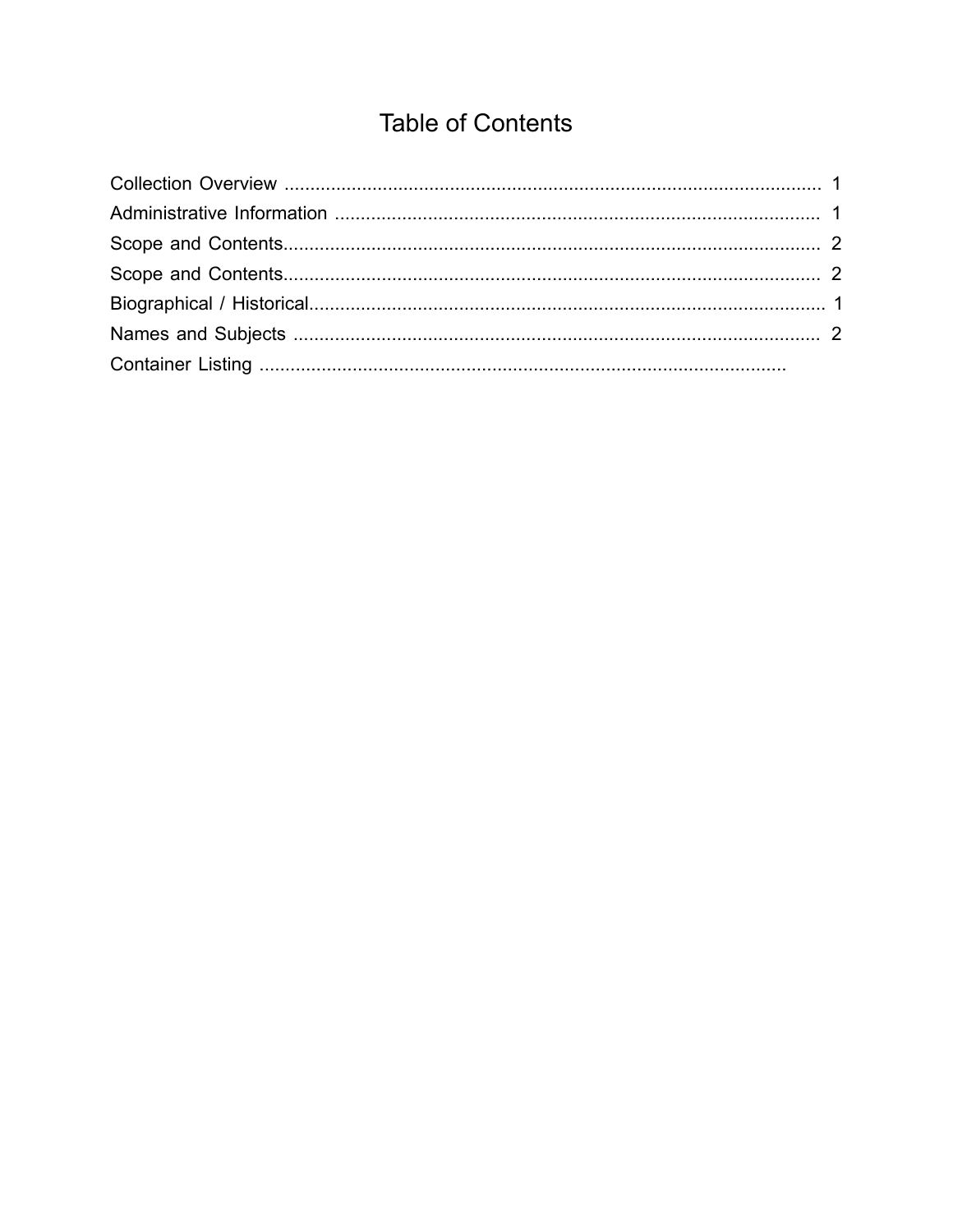## <span id="page-2-0"></span>**Collection Overview**

| <b>Repository:</b>         | Archives of American Art                                                                                                                                                                               |
|----------------------------|--------------------------------------------------------------------------------------------------------------------------------------------------------------------------------------------------------|
| Title:                     | Oral history interview with Juliette Hays                                                                                                                                                              |
| Date:                      | 1982 July 28                                                                                                                                                                                           |
| Identifier:                | AAA.hays82                                                                                                                                                                                             |
| Creator:                   | Hays, Juliette (Interviewee)<br>Ashton, Dore (Interviewer)<br>Mark Rothko and His Times Oral History Project                                                                                           |
| Extent:                    | 1 Cassette (Sound recording; analog)<br>11 Pages (Transcript)                                                                                                                                          |
| Language:                  | English.                                                                                                                                                                                               |
| <b>Digital</b><br>Content: | Digital Content: Oral history interview with Juliette Hays, 1982 July 28,<br><b>Transcript</b><br>Audio: Oral history interview with Juliette Hays, 1982 July 28, Digital<br>Sound Recording (Excerpt) |

## <span id="page-2-1"></span>**Administrative Information**

#### Acquisition Information

This interview was conducted as part of the Archives of American Art's Mark Rothko and his Times oral history project, with funding provided by the Mark Rothko Foundation.

#### Acquisition Information

Others interviewed on the project (by various interviewers) include: Sonia Allen, Sally Avery, Ben-Zion, Bernard Braddon, Ernest Briggs, Rhys Caparn, Elaine de Kooning, Herbert Ferber, Esther Gottlieb, Sidney Janis, Buffie Johnson, Jacob Kainen, Louis Kaufman, Jack Kufeld, Katharine Kuh, Stanley Kunitz, Joseph Liss, Dorothy Miller, Betty Parsons, Wallace Putnam, Rebecca Reis, Maurice Roth, Sidney Schectman, Aaron Siskind, Joseph Solman, Hedda Sterne, Jack Tworkov, Esteban Vicente and Ed Weinstein. Each has been cataloged separately.

#### Available Formats

Transcript available on line.

#### **Restrictions**

Transcript available on the Archives of American Art website.

## <span id="page-2-2"></span>**Biographical / Historical**

Juliette Hays is a writer and designe and was a friend of painter Mark Rothko.